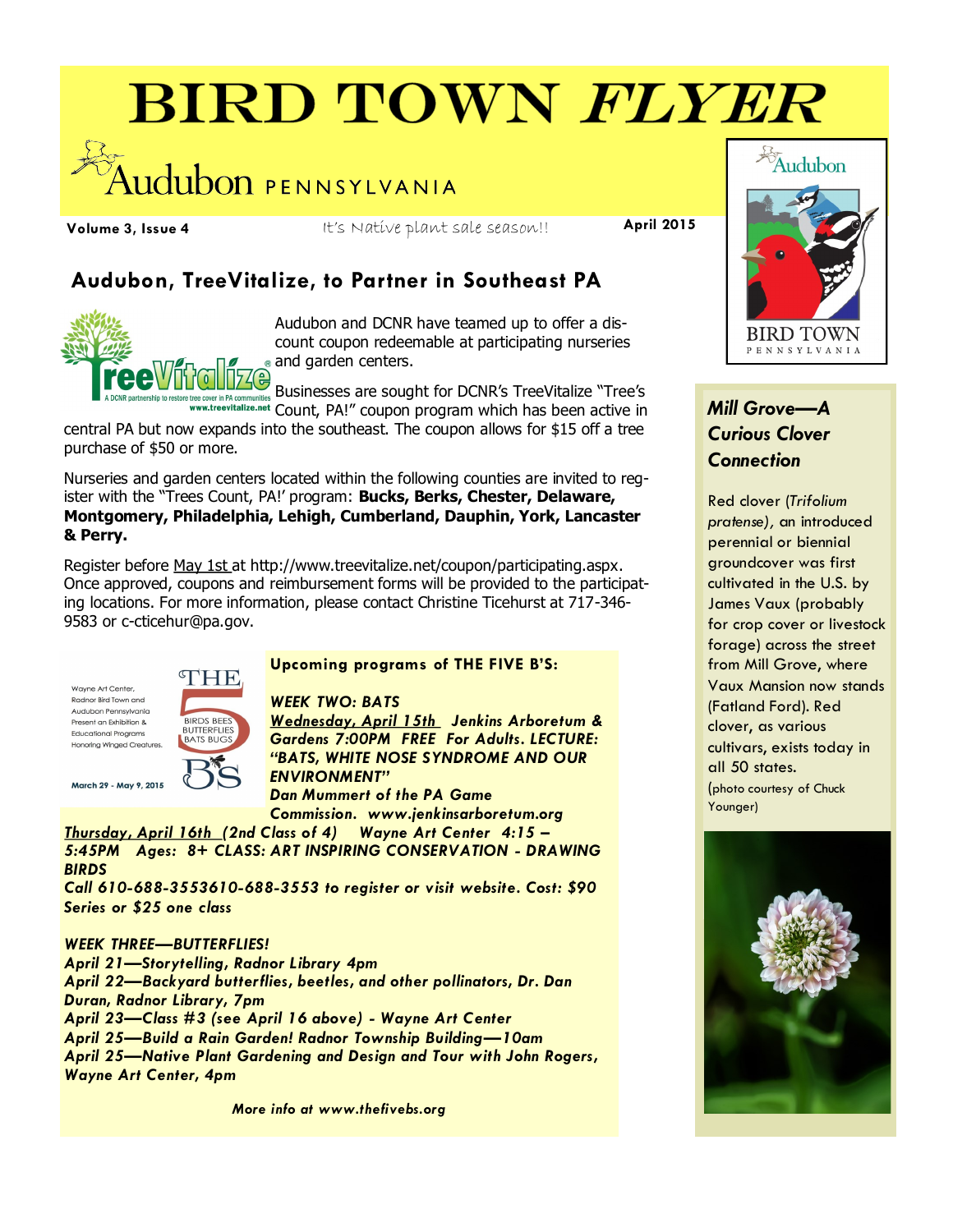### A U D U B O N P EN N S Y L V A N I A V B I R D T O W N / A U D U B O N A T H O M E

#### **Want More Natives? Learn to Transplant** by Edie Parnum

In this month's installment from the *Backyards for Nature blog*, Edie discusses how to take advantage of vegetative volunteers in your yard by moving them to areas of the yard where you want them *and* they will thrive. While this is probably best done with woodies in late fall, now is a good time of the year to identify those plants that have seemingly magically appeared! http://backyardsfornature.org/?p=1296



## *Native Plants for Stream/Creek Buffers*

Take advantage of the *native plant sale season* (see calendar below!) and plant a buffer at your creek or stream. Here are some good plants (most of which feed birds too!)

Native Ferns Ironweeed Joe-Pye Weed Blue Vervain Virginia Wild Rye Switch Grass Arrowwood viburnum Red Chokeberry Winterberry Holly Silky Dogwood **Buttonbush** Spicebush River Birch Black Gum Red Maple American Sycamore

(Joe-Pye photo by Chuck Younger)





Looking for a low-growing plant that tolerates sun and relatively dry soil? But wait...there's more! Seems that deer find the pleasantsmelling foliage *pungent* and "tend" to leave it alone! Great for foundation plantings or as a low shrub in a bird garden. Host plant to hairstreak butterflies and according *The Birdfeeder* book by Steve Kress, eaten by twenty-five species of birds including American Robin. (photo from

USDA plant database)



Bring the whole family for some fun at a spring nature fest at the Allentown Public Library! Crafts and activities for kids! Play games and make your own bird feeder! Live birds from the Wildlands Conservancy will make an appearance, and so will the Salisbury Falcon mascot! Information on birds, healthy yards, and using native plants to attract birds and butterflies to your garden. A free native plant to take home, while supplies last.

Sponsored by the Lehigh Valley Bird Town Coalition with support from Edge of the Woods Native Plant Nursery and Lehigh Valley Audubon Society.

Audubon



BIRD TOWN PENNSYLVANIA

Saturday, May 9, 2015 11:00 AM to 1:00 PM